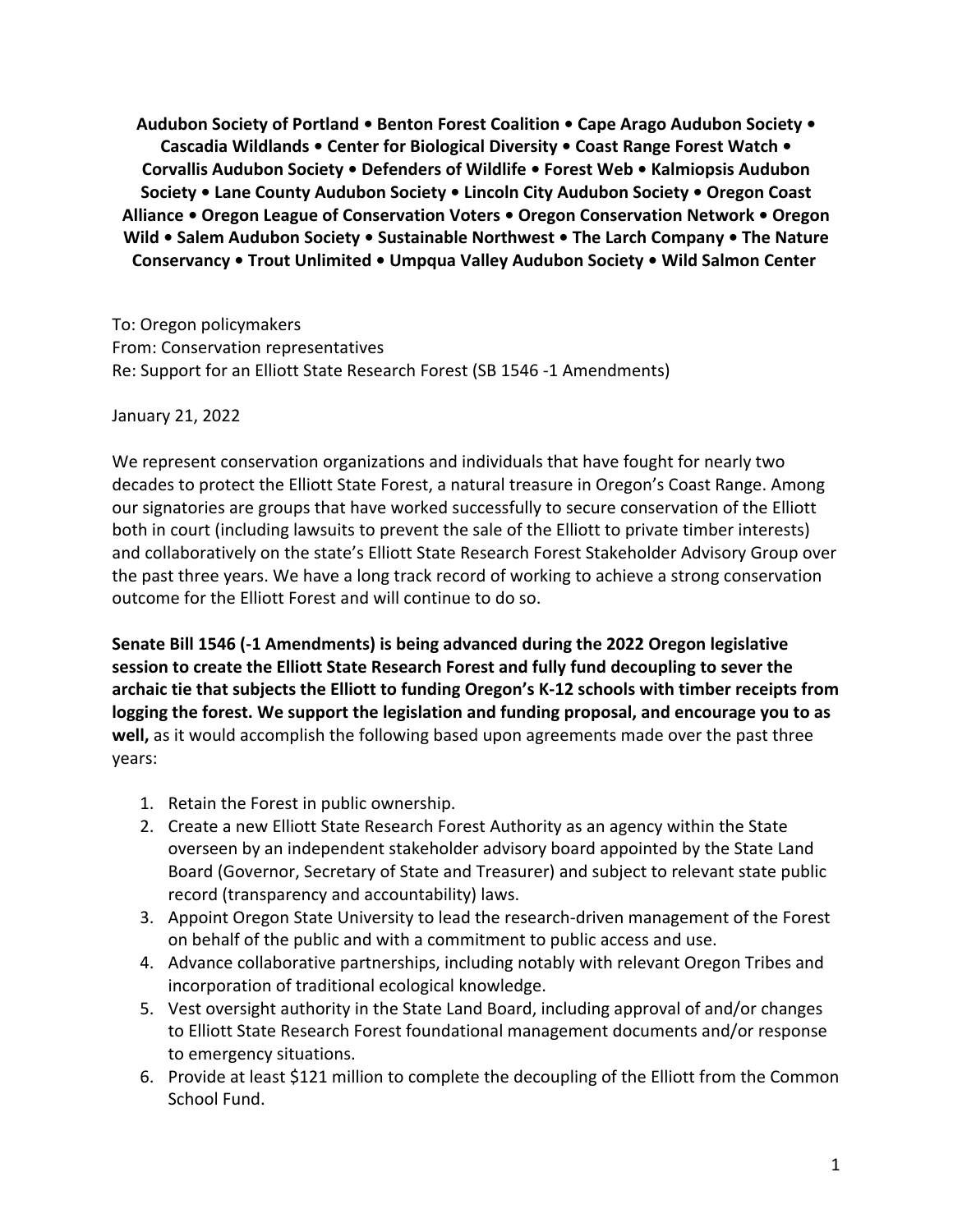Significant conservation commitments are already built into the Elliott State Research Forest concept through the Advisory Committee process and State Land Board votes, including:

- Creation of a contiguous 34,000+-acre, permanent reserve on the west side of the Elliott State Forest, and smaller reserves across the rest of the Forest. Within the reserves, previously logged stands will be restored to again become older forest, thereby increasing the amount of mature and old-growth forest over time.
- Protection of over 90% of the remaining mature and old-growth forests on the Elliott, including all trees that survived the 1868 Coos Bay fire (153 years old in 2022), and protection of all known spotted owl activity centers on the Forest.
- Approval of a Habitat Conservation Plan for endangered species by the US Fish and Wildlife Service and NOAA Fisheries (anticipated in 2023).
- Approval of a Forest Management Plan that further specifies agreed upon species, watershed, scenic and other protection measures (anticipated in 2023).
- Improved streamside protections for salmon and other species.
- Sideboards minimizing the aerial application of herbicides, which may be used only as a last resort.
- A plan which will ensure that the Elliott increases in both age and complexity over time.

After nearly three years of work, the Elliott State Research Forest stakeholder process has achieved something remarkable. It has achieved consensus among diverse stakeholders including conservation, timber, recreation and education interests, Tribes, and counties on one of Oregon's most conflicted and contested landscapes. To reach a negotiated Elliott State Research Forest agreement, there have been compromises made, including allowing commercial logging in some of the Forest's previously managed tree farms and thinning within a limited amount of mature forest. This has been done to address the research framework established by Oregon State University and to find common ground with other interests on the Advisory Committee. Passage of Senate Bill 1546 (-1 Amendments) presents the potential to transcend historic conflicts and launch the Elliott into a new era of collaboration and conservation.

It has become increasingly evident that a lasting policy solution for the Elliott must be found that keeps this outstanding temperate rainforest in public ownership, embraces the forest's carbon storage value to mitigate climate change, protects its mature and old-growth forest habitat for threatened wildlife, safeguards its waterways that harbor imperiled salmonids, meaningfully incorporates Tribal input, and delinks the Forest from the Common School Fund.

We believe that the Elliott State Research Forest agreement achieves these outcomes and offers a new way forward for forest management in western Oregon.

**We strongly urge you to sign on and support, without modification, passage of the Elliott Legislation (Senate Bill 1546 -1 Amendments) and the accompanying funding proposal to complete decoupling of the Elliott from the Common School Fund.**